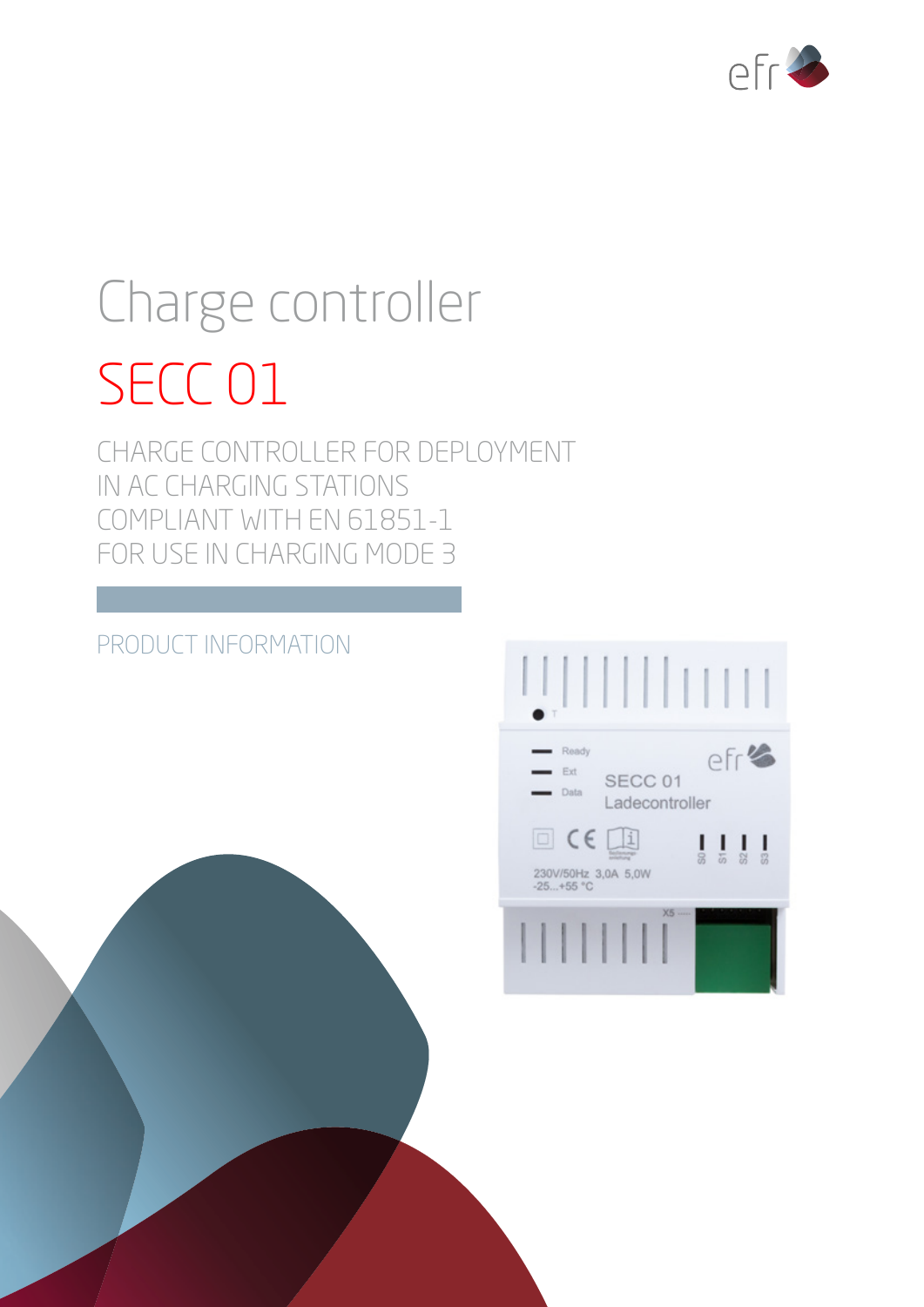

# Charge controller and the second second second second second second second second second second second second second second second second second second second second second second second second second second second second

# Product description

The SECC 01 charge controller is suitable for deployment in AC charging stations for electric vehicles according to EN 61851-1 charging mode 3. It includes all functions necessary for communications with the electric vehicle, control of the charging process, and a user interface.

As a special feature, various charging modes are integrated to support the use of specific electricity rates for electromobility and enable grid-beneficial charging. Charging can also be adapted to the availability of renewable energy, thereby optimizing the CO2 balance of the connected electric vehicle.

The LAN and wireless communications interfaces of the charge controller enable various use scenarios for networking as well as convenient operation.

An RFID reader can be connected to enable use of the charging station. This is especially advantageous in commercial deployment.

The S0 signal of an electricity meter can be evaluated to register energy consumption during charging. Measured values can also be accepted via an RS485 interface.











Fahrstromtarif Ladebox Datendienst Intelligentes Laden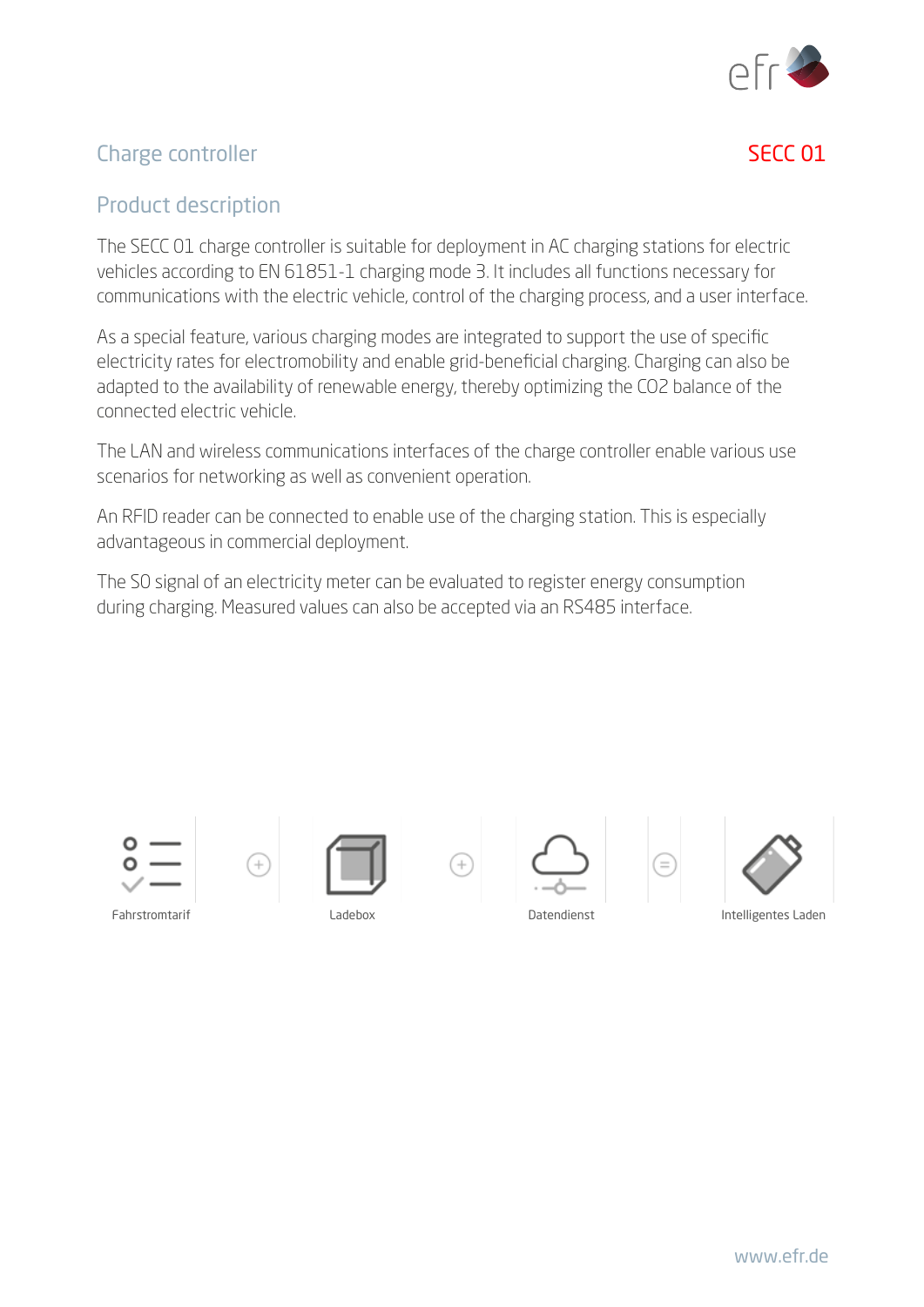

### Functional features

- Controlling the charging process of electric vehicles in accordance with EN 61851-1 charging mode 3
- Integrated AC power supply
- Top-hat rail mounting
- Three-button operation and LED status indication
- Port for RFID reader connection
- Outlet unlocking drive in combination with an unlocking module
- LAN port
- Web interface for configuration
- $\bullet$  OCPP V1.6
- Wireless communications interface for portable communications devices
- Various charging modes to accommodate rate and load levels
- Local offline charge load management

#### Deployment areas

- AC charging stations according to EN 61851-1 charging mode 3
- Charging equipment for private and semi-public electric vehicles
- Controlled charging of electric vehicles in accordance with Section 14a EnWG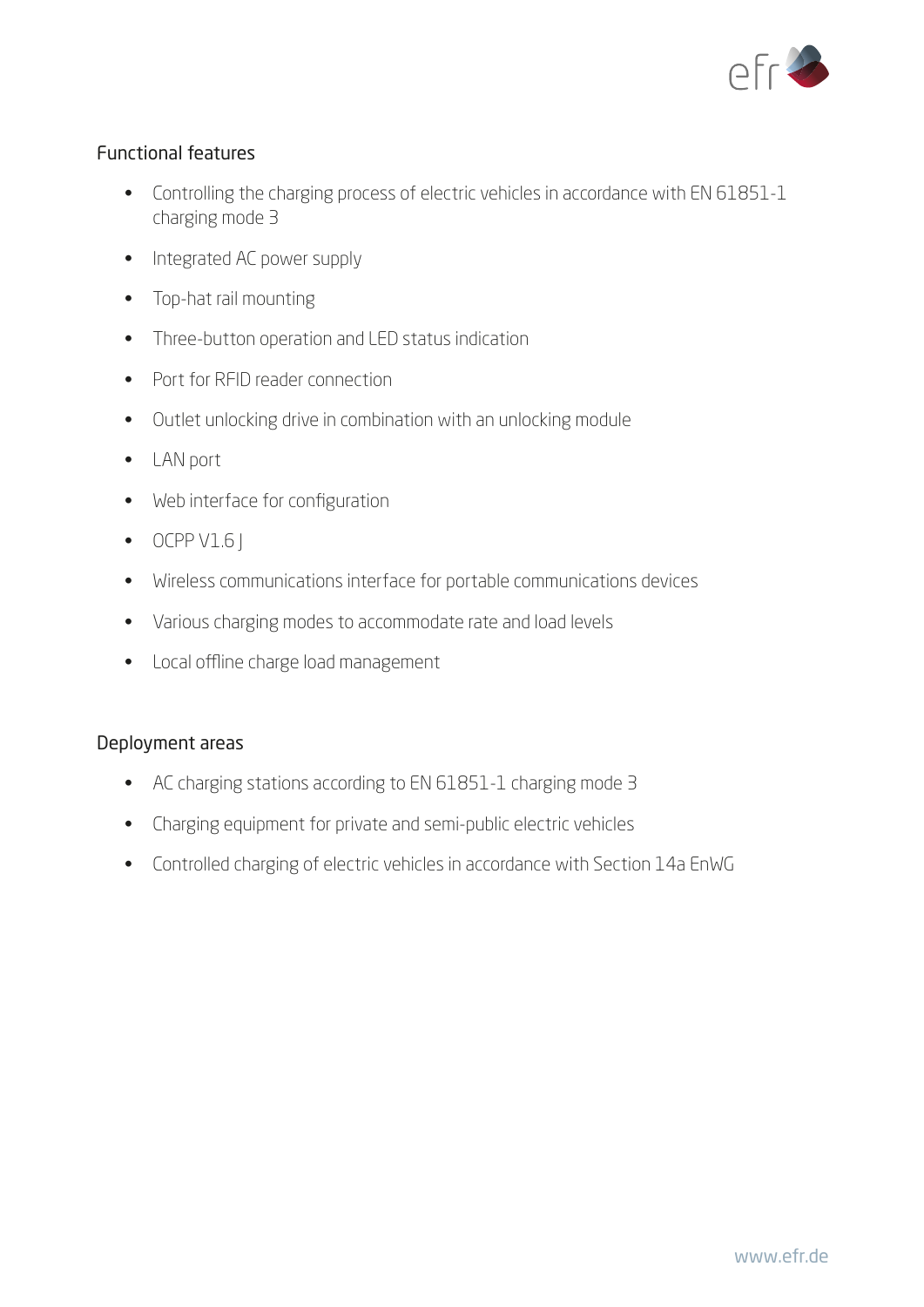

# Technical features

| <b>Feature</b>               | <b>Designation</b>                                            | <b>Specification</b>                                                                           |
|------------------------------|---------------------------------------------------------------|------------------------------------------------------------------------------------------------|
| <b>Electrical connection</b> | Rated voltage                                                 | 230 V ±10 %; max. 2.5 mm <sup>2</sup>                                                          |
|                              | AC line frequency                                             | 50 Hz                                                                                          |
|                              | SECC max, current<br>consumption                              | 1.0A                                                                                           |
|                              | Average current consumption                                   | 0.02A                                                                                          |
|                              | Max. total current consumption<br>(including switching relay) | 3.0A                                                                                           |
|                              | SECC average power consump-<br>tion (without external loads)  | approx. 5 VA                                                                                   |
| Protection class             |                                                               | $\mathsf{II}$ (symbol $\Box$ )                                                                 |
| Protection rating            |                                                               | IP <sub>20</sub>                                                                               |
|                              |                                                               |                                                                                                |
| Overvoltage category         |                                                               | CAT <sub>3</sub>                                                                               |
|                              |                                                               |                                                                                                |
| Operating mode               |                                                               | Charge controller for electric vehicles<br>according to EN 61851-1 for charge<br>modes 2 and 3 |
| Ambient conditions           |                                                               |                                                                                                |
|                              | Operating temperature                                         | -25 °C to +55 °C                                                                               |
|                              | Permissible relative humidity                                 | 30 % to 95 %, non-condensing                                                                   |
|                              | Maximum operating elevation                                   | 2000 m                                                                                         |
| Installation conditions      |                                                               |                                                                                                |
|                              | Circuit breaker in supply line                                | CB 6 A, characteristic B,<br>interrupt rating 6 kA                                             |
| <b>Size</b>                  | <b>Dimensions</b>                                             | $90 \times 72 \times 62$ mm (H $\times$ W $\times$ D)                                          |
| Mounting                     | Top-hat rail                                                  | Support rail 35 x 7 mm<br>compliant with EN 60715                                              |
| Weight                       |                                                               | 195g                                                                                           |
| Communications interfaces    | 2.402 GHz - 2.480 GHz                                         | For portable communications equipment                                                          |
|                              | LAN                                                           | Ethernet 10Base-T<br><b>RJ45</b>                                                               |
| User interface               | <b>Buttons</b>                                                | Start, Time, Stop                                                                              |
|                              | LEDs                                                          | 1x green, 1x yellow, 1x red; 12 V; max. 12 mA                                                  |
| Control signals              | Contactor drive                                               | 230 V, max. 3 A                                                                                |
|                              | <b>CP</b>                                                     | Output for max. charging<br>power control signal                                               |
|                              | PP                                                            | Input for charging cable current capacity<br>detection                                         |
|                              | SO                                                            | Digital input 12 V; SO electricity meter<br>signal, 1600 pulse/kWh                             |
|                              | voltage monitoring                                            | Digital input 12 V                                                                             |
|                              | RCD status feedback                                           | Digital input 12 V                                                                             |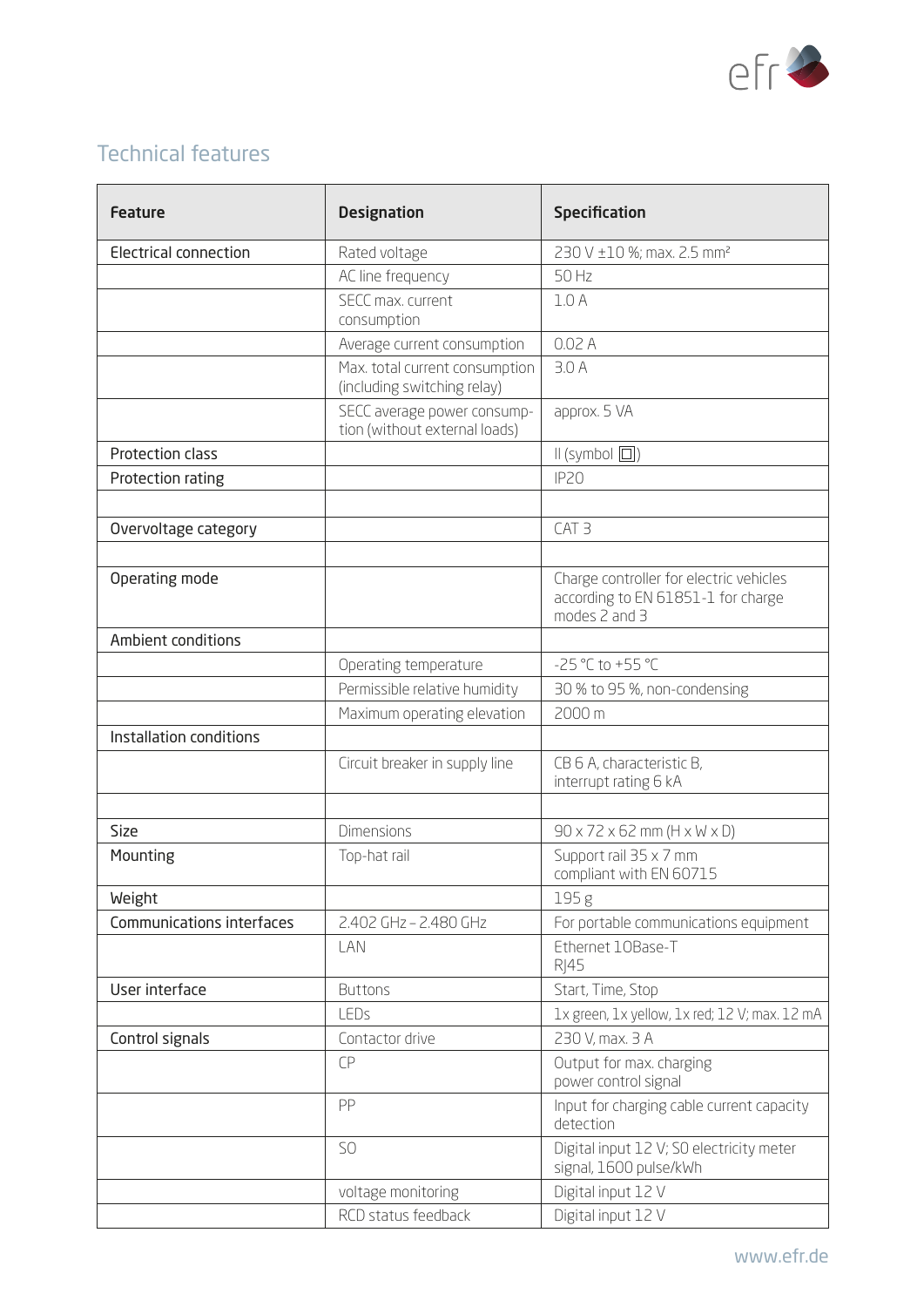

| Relevant standards     |                | EN 61851-1, -21, -22           |
|------------------------|----------------|--------------------------------|
|                        |                |                                |
| Linux operating system | Processor type | Cortex-A5 / SAMA5D3            |
|                        | RAM            | 128 Mbyte                      |
|                        | Flash memory   | 128 Mbyte (approx. 70 MB free) |
|                        | System clock   | 528 MH <sub>z</sub>            |

# Available accessories

- 3-phase meter
- RFID reader
- Unlocking module for outlets

# Application circuit

# Charging station with attached charging cable

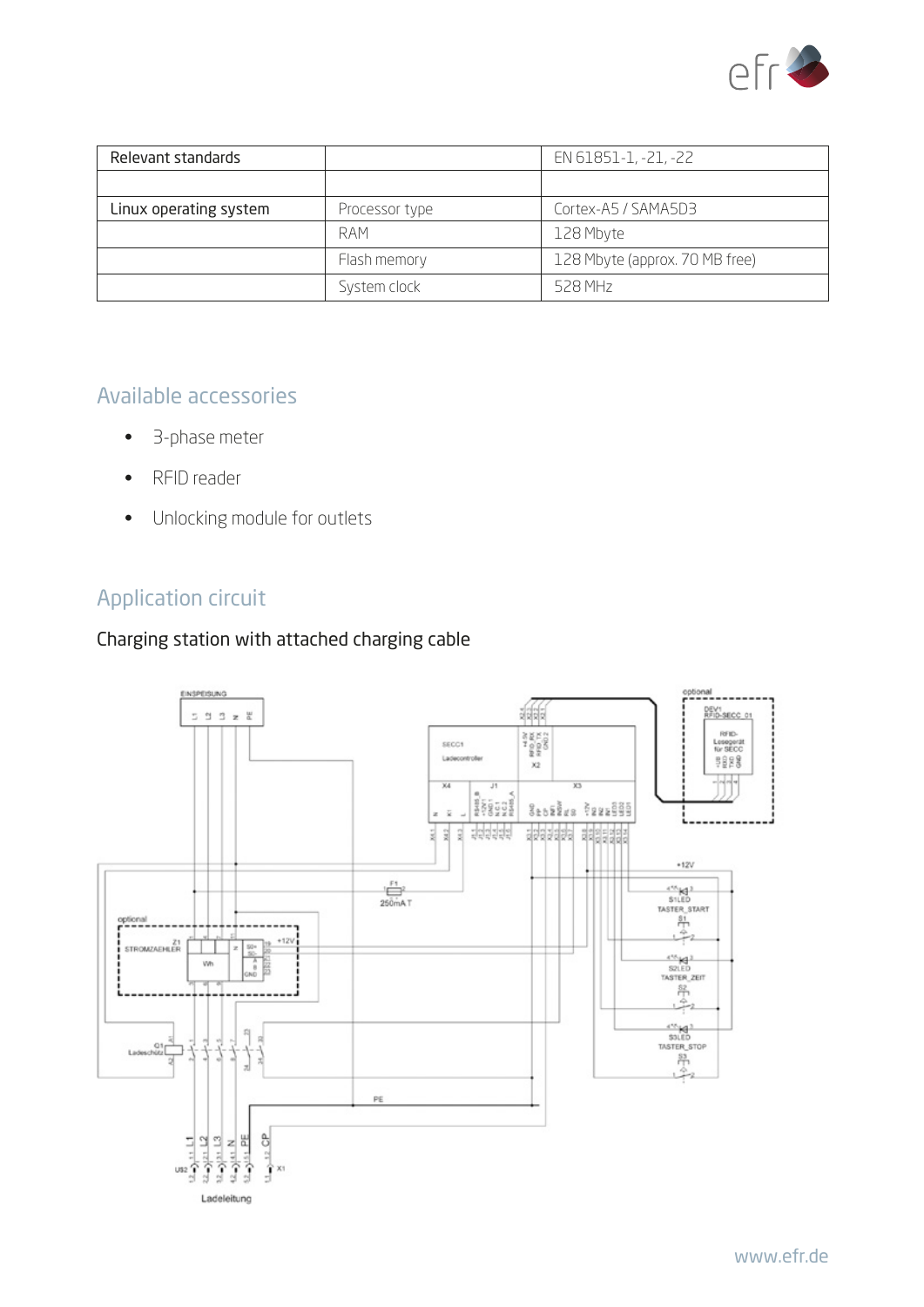

# Charging station with outlet

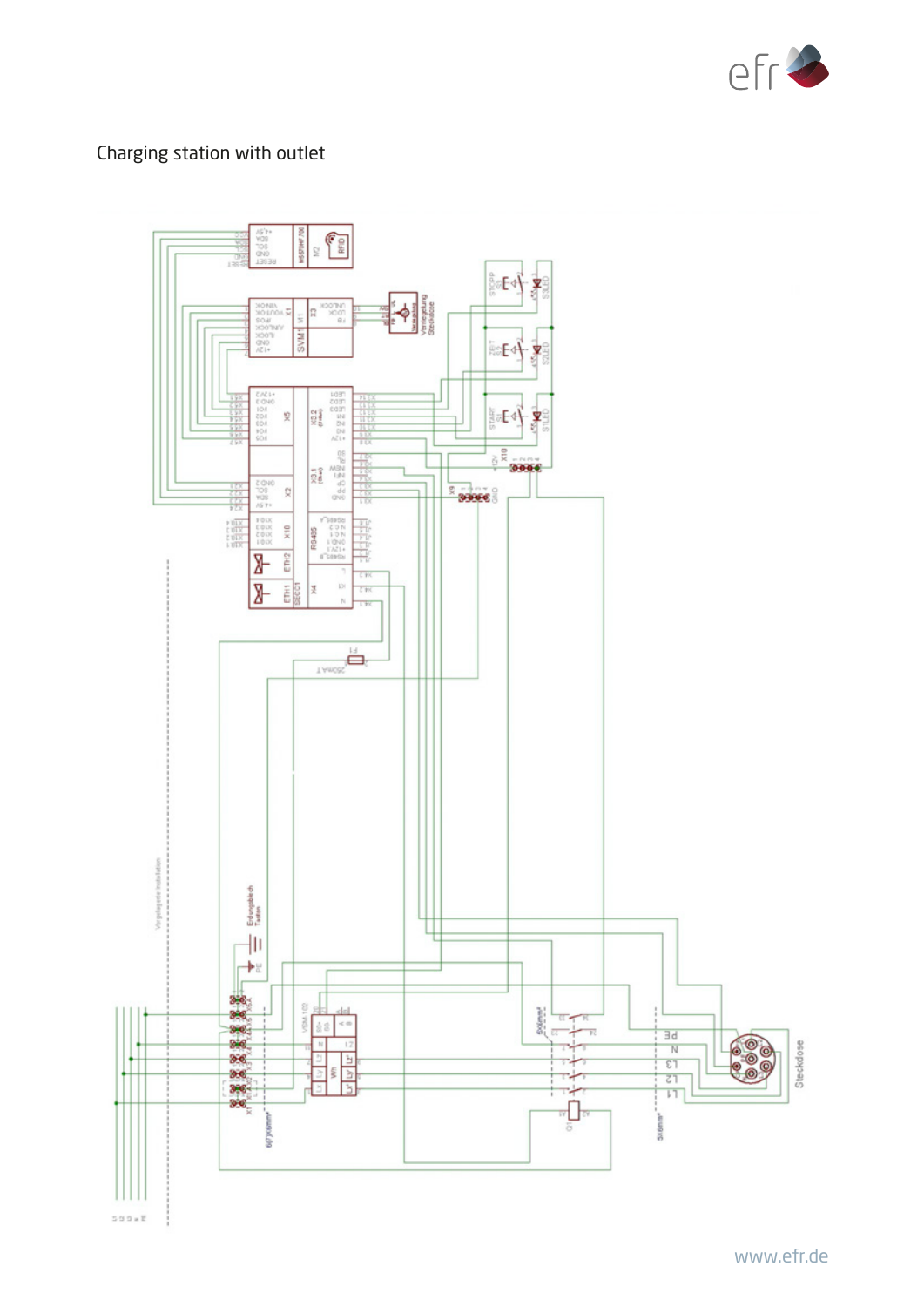

# Connectors overview



# X2

X2 is provided for connection of a device-specific RFID reader. The form factor and signal pin assignments are laid out accordingly. Other RFID readers cannot and may not be connected.

# X3

# X3 specification

|                   | <b>Specification</b>                                                                            |
|-------------------|-------------------------------------------------------------------------------------------------|
| Connector         | Manufacturer: Phoenix Contact<br>Type: PCB connector FK-MC 0,5/7-ST-2,5<br>Part number: 1881370 |
| Positions         |                                                                                                 |
| Connection method | Push-in spring connection                                                                       |
| Clamping range    | $max. 0.5$ mm <sup>2</sup>                                                                      |

# X3 pin assignments

| <b>PIN</b> | <b>Signal</b> | <b>Designation</b>                    | <b>Function</b>                                                                       |
|------------|---------------|---------------------------------------|---------------------------------------------------------------------------------------|
| X3.1       | GND           | I/O reference potential               | Reference potential                                                                   |
| X3.2       | PP            | Input for charging cable<br>detection | Determination of charging cable current capacity                                      |
| X3.3       | ΓP            | Control signal                        | Electric vehicle communications                                                       |
| X3.4       | INFI          | Input for RCD status                  | Fault signal (separate power supply required);<br>active low; Optionally configurable |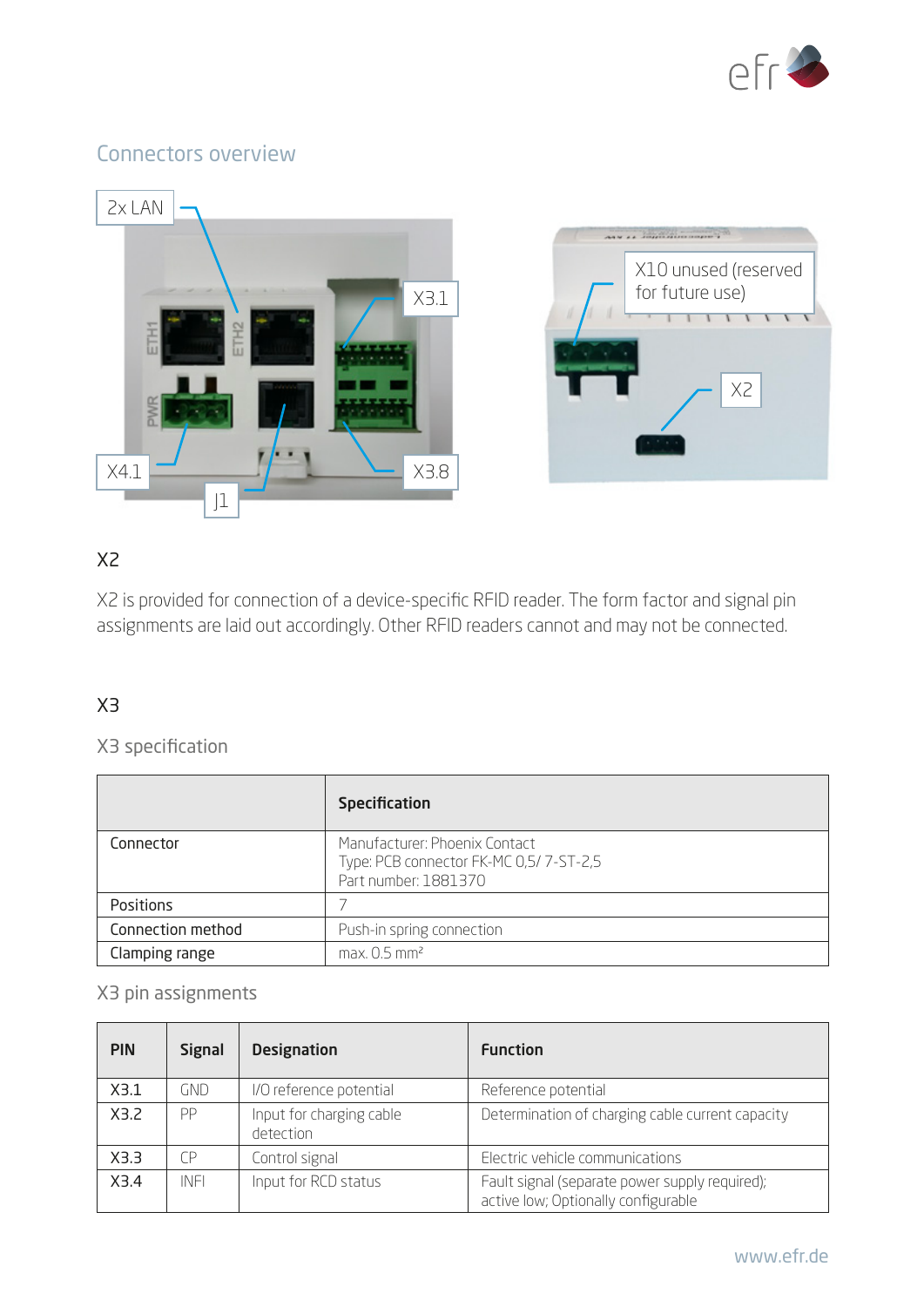

| X3.5  | <b>INSW</b>     | Input for contactor mirror<br>contact | Fault signal; active low<br>Optionally configurable |
|-------|-----------------|---------------------------------------|-----------------------------------------------------|
| X3.6  | <b>RL</b>       | Power failure input                   | Detection of power outages; active low              |
| X3.7  | S <sub>0</sub>  | SO input                              | Link to electricity meter (1600 pulse/kWh)          |
| X3.8  | $+12V$          | I/O supply voltage                    | LED supply voltage                                  |
| X3.9  | IN <sub>3</sub> | Stop button input                     | Stop button signal input; active low                |
| X3.10 | IN <sub>2</sub> | Time button input                     | Time button signal input; active low                |
| X3.11 | IN1             | Start button input                    | Start button signal input; active low               |
| X3.12 | FD3             | LED3 output                           | LED3 drive; 12 V, max. 12 mA                        |
| X3.13 | ED2.            | <b>ED2</b> output                     | LED2 drive; 12 V, max. 12 mA                        |
| X3.14 | LED1            | ED1 output                            | LED1 drive; 12 V, max. 12 mA                        |

### X4

# X4 specification

|                   | <b>Specification</b>                                                                            |
|-------------------|-------------------------------------------------------------------------------------------------|
| Connector         | Manufacturer: Phoenix Contact;<br>Type: PCB connector FKCN 2,5/3-ST-5,08<br>Part number 1754571 |
| Positions         |                                                                                                 |
| Connection method | Push-in spring connection                                                                       |
| Clamping range    | $max. 2.5$ mm <sup>2</sup>                                                                      |

# X4 pin assignments

| <b>PIN</b> | <b>Signal</b> | <b>Description</b>             | <b>Function</b>                 |
|------------|---------------|--------------------------------|---------------------------------|
| X4.1       | N             | Neutral conductor              | Supply voltage 230 V / 50 Hz    |
| X4.2       | K1            | Output for contactor           | Contactor drive 230 V, max. 6 A |
| X4.3       |               | Line conductor 230 V, max. 6 A | Supply voltage                  |

# X10

X10 is not used. No signal lines may be connected. Voltages above 24 V DC will damage the device.

X10 specification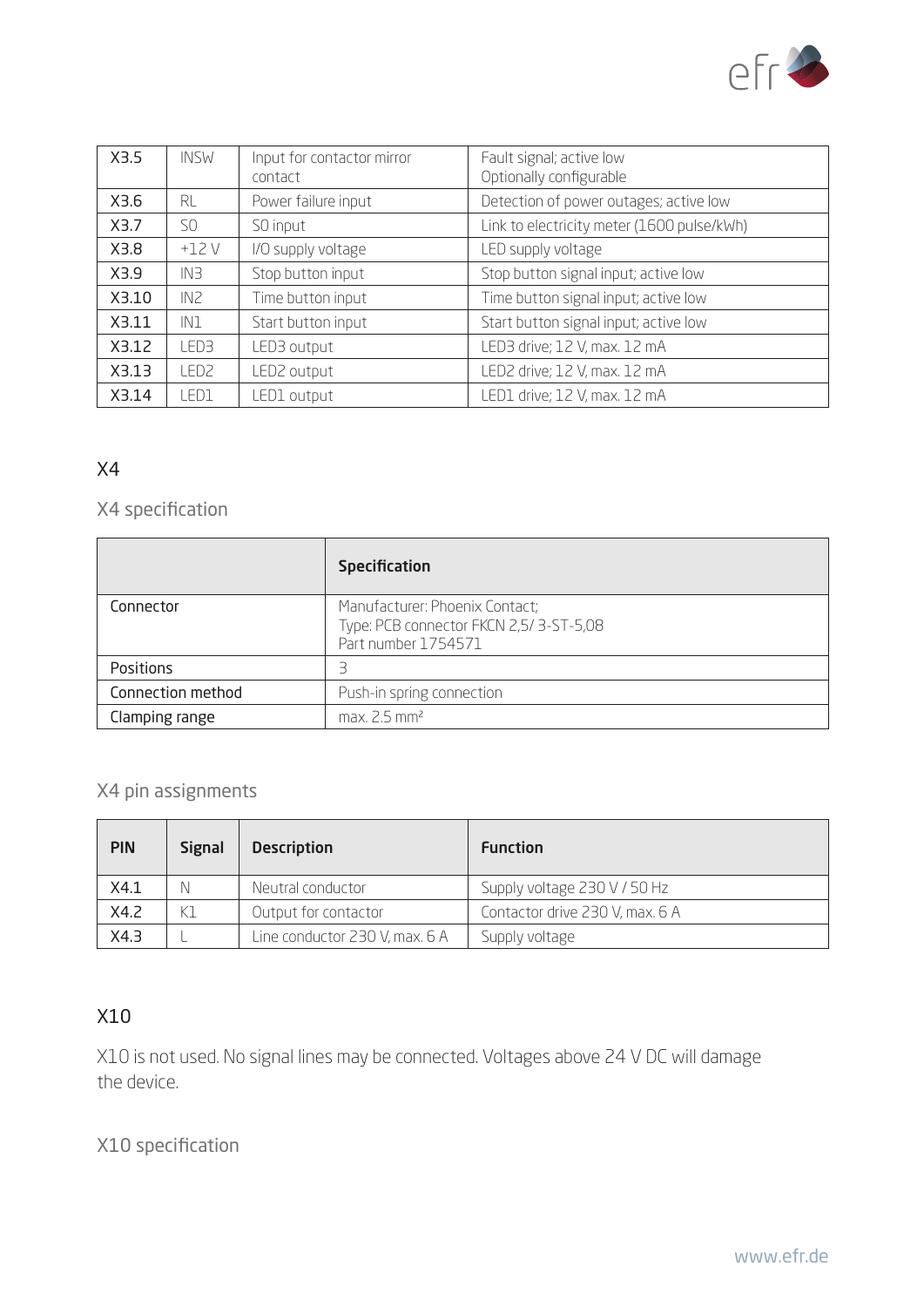

|                   | <b>Specification</b>                                                                                      |
|-------------------|-----------------------------------------------------------------------------------------------------------|
| Connector         | Manufacturer: Phoenix Contact;<br>Type: PCB connector FKCN 2,5/4-ST-5,08 - 1754584<br>Part number 1754584 |
| Positions         | 4                                                                                                         |
| Connection method | Push-in spring connection                                                                                 |
| Clamping range    | $max. 1.5$ mm <sup>2</sup>                                                                                |

# X10 pin assignments

| <b>PIN</b> | <b>Signal</b> | <b>Description</b>    | <b>Function</b>                    |
|------------|---------------|-----------------------|------------------------------------|
| X10.1      | A1            | Optocoupler 1 anode   | Not used (reserved for future use) |
| X10.2      | K1            | Optocoupler 1 cathode | Not used (reserved for future use) |
| X10.3      | A2            | Optocoupler 2 anode   | Not used (reserved for future use) |
| X10.4      | K2            | Optocoupler 2 cathode | Not used (reserved for future use) |

#### LAN

| <b>Connector</b> | <b>Description</b>                   | <b>Connector specification</b> |
|------------------|--------------------------------------|--------------------------------|
| ETH <sub>0</sub> | Fixed IP address 19.168.178.10       | RI45                           |
| ETH1             | Accept IP address from a DHCP server | RI45                           |

# $J<sub>1</sub>$

RJ45 port for connecting a VSM 102 meter.

J1 specification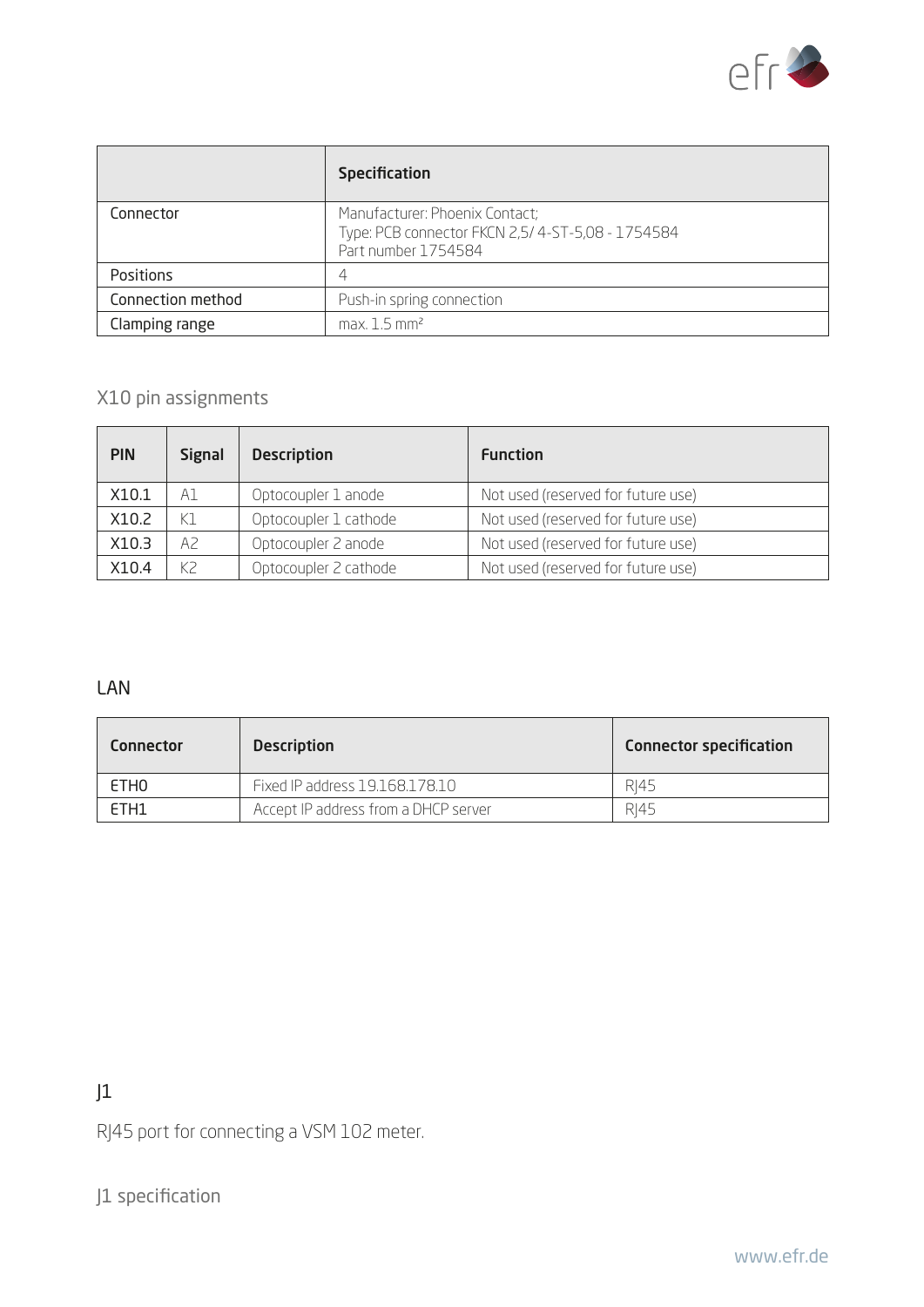

|                  | Specification                                                          |
|------------------|------------------------------------------------------------------------|
| Outlet           | Manufacturer: Assmann<br>Type: RJ11-6L<br>Part number: A-2004-1-4-LP-N |
| <b>Positions</b> | Ь                                                                      |

# J1 pin assignments

| <b>PIN</b> | <b>Signal</b> | <b>Description</b>                            | <b>Function</b>                    |
|------------|---------------|-----------------------------------------------|------------------------------------|
| 1.1        | B             | RS485 data line B                             | Meter communications               |
| 1.2        | $+12V$        | Supply voltage                                | Not used (reserved for future use) |
| 1.3        | <b>GND</b>    | Reference potential                           | Reference potential                |
| 1.4        | D             | Signal not used<br>Max. input voltage +5 V DC | Not used (reserved for future use) |
| 1.5        |               | Not connected                                 | Not used                           |
| 1.6        | А             | RS485 data line A                             | Meter communications               |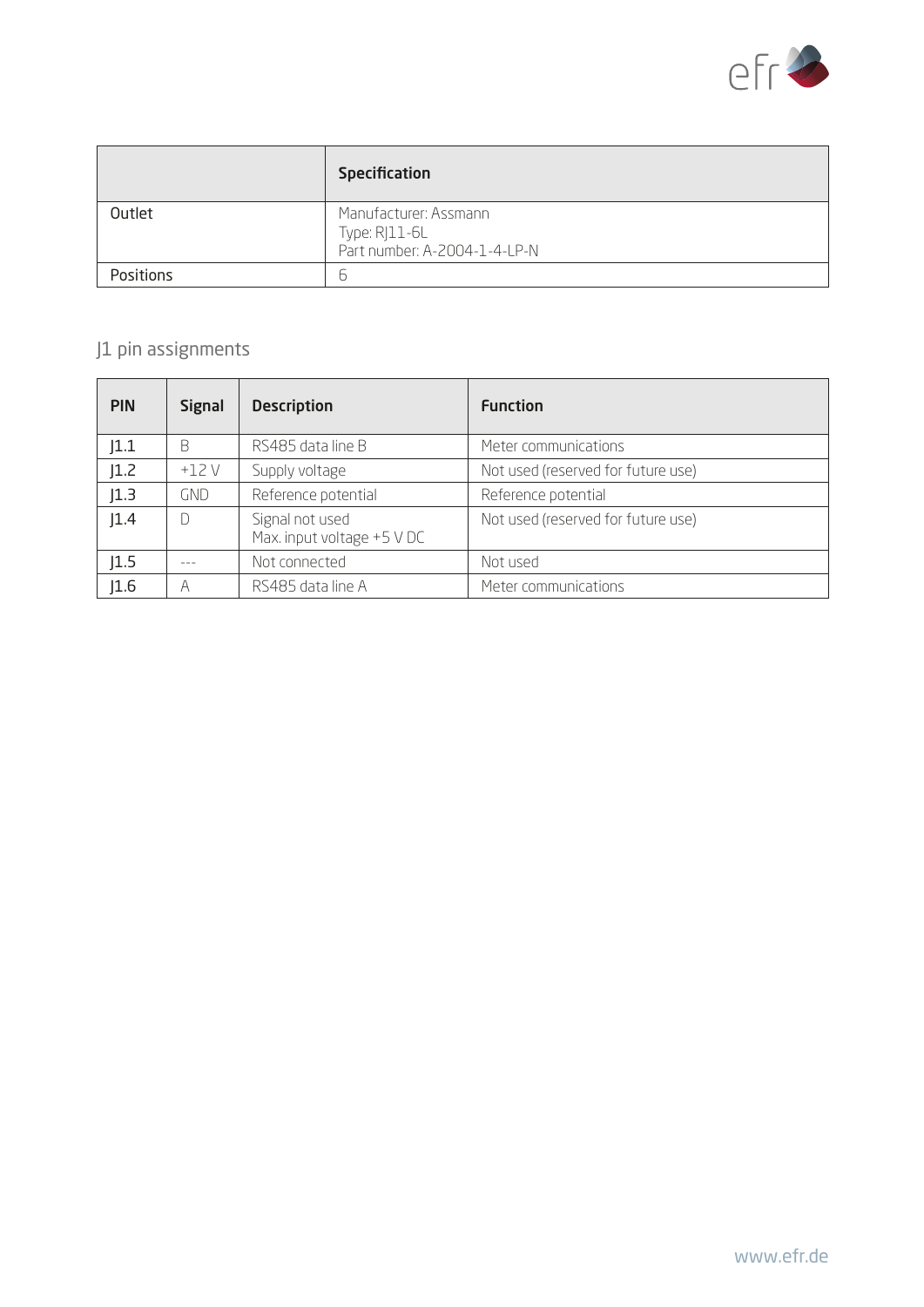

# User interface

#### Buttons

| <b>Button</b> | <b>Function</b>                                                                                                                       |  |  |  |
|---------------|---------------------------------------------------------------------------------------------------------------------------------------|--|--|--|
| <b>START</b>  | Start the charging process. (The charging mode selected with the<br><select charging="" mode=""> button is used by default.)</select> |  |  |  |
| TIME          | By pressing the button, the user can select either immediate charging<br>or controlled charging.                                      |  |  |  |
| STOP          | Stops the current charging process; locks the outlet.                                                                                 |  |  |  |

# LEDs

| LED   | <b>Indication function</b>                  | 0ff                 | 0n                 | <b>Blinking</b>          |
|-------|---------------------------------------------|---------------------|--------------------|--------------------------|
| LED1  | Charging indication                         | Charging off        | Charging active    | Vehicle connected        |
| LED2. | Selected charging mode<br><i>indication</i> | Immediate charging  | Scheduled charging | Minimum-cost<br>charging |
| ED3   | Fault status indication                     | System operation OK | Fault              |                          |

Other system states are shown by the LEDs in combination.

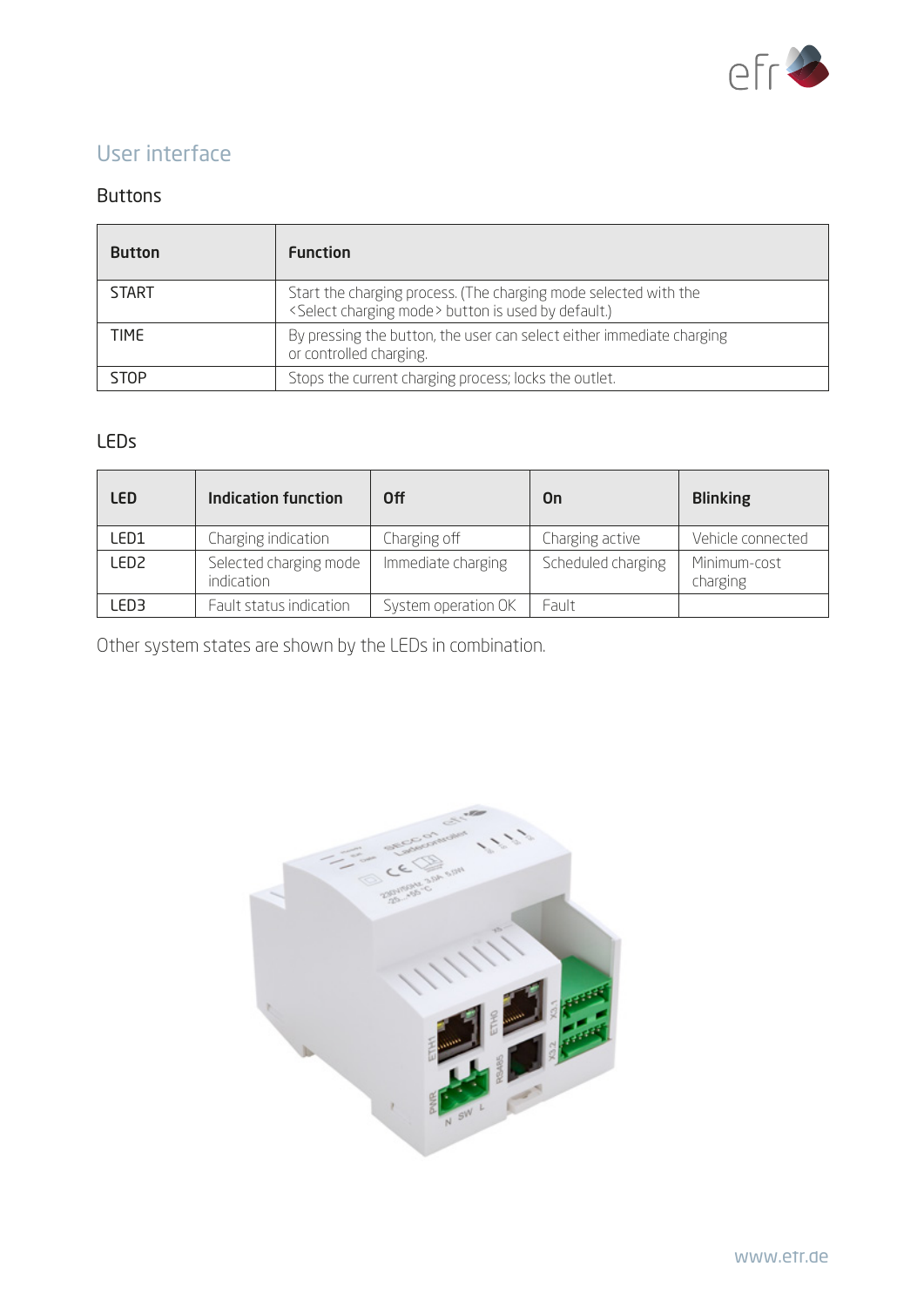

# Functional description

### Control

The SECC 01 charge controller implements all required control tasks for an AC charging station according to EN 61851-1 charging modes 2 and 3, which specifies communications with a compatible electric vehicle by means of a pulse width modulated signal (CP) for the purpose of initiating, carrying out and concluding the charging process.

The charging process is only started if the connected charging cable has sufficient current capacity as detected by the PP signal. Use of the PP signal is not required in the case of a permanently attached charging cable.

Three signal lines are available for a user interface in the form of buttons and LEDs.

#### Charging modes

The charge controller can control charging processes in various ways in terms of time and power. The following charging modes can be selected:

- Charge the electric vehicle with maximum power as quickly as possible (Immediate charging)
- Charge only during low-rate times to minimize energy costs (Minimum-cost charging)
- Cost-optimized charging taking into account a planned departure time and rate times (Scheduled charging)

#### Immediate charging

After the charging process is started by pressing the Start button, charging of the electric vehicle starts immediately with maximum power. Maximum possible power to the vehicle is assured during the entire charging process.

LED2 is off for Immediate charging.

#### Minimum-cost charging

In this mode the charging process is only enabled during low-rate times with maximum permissible power. The charging process is interrupted during high-rate times.

Scheduled charging can be selected by pressing the Time Control button or by a command over the other available communications channels of the charging box. This charging mode is indicated by LED2 blinking slowly.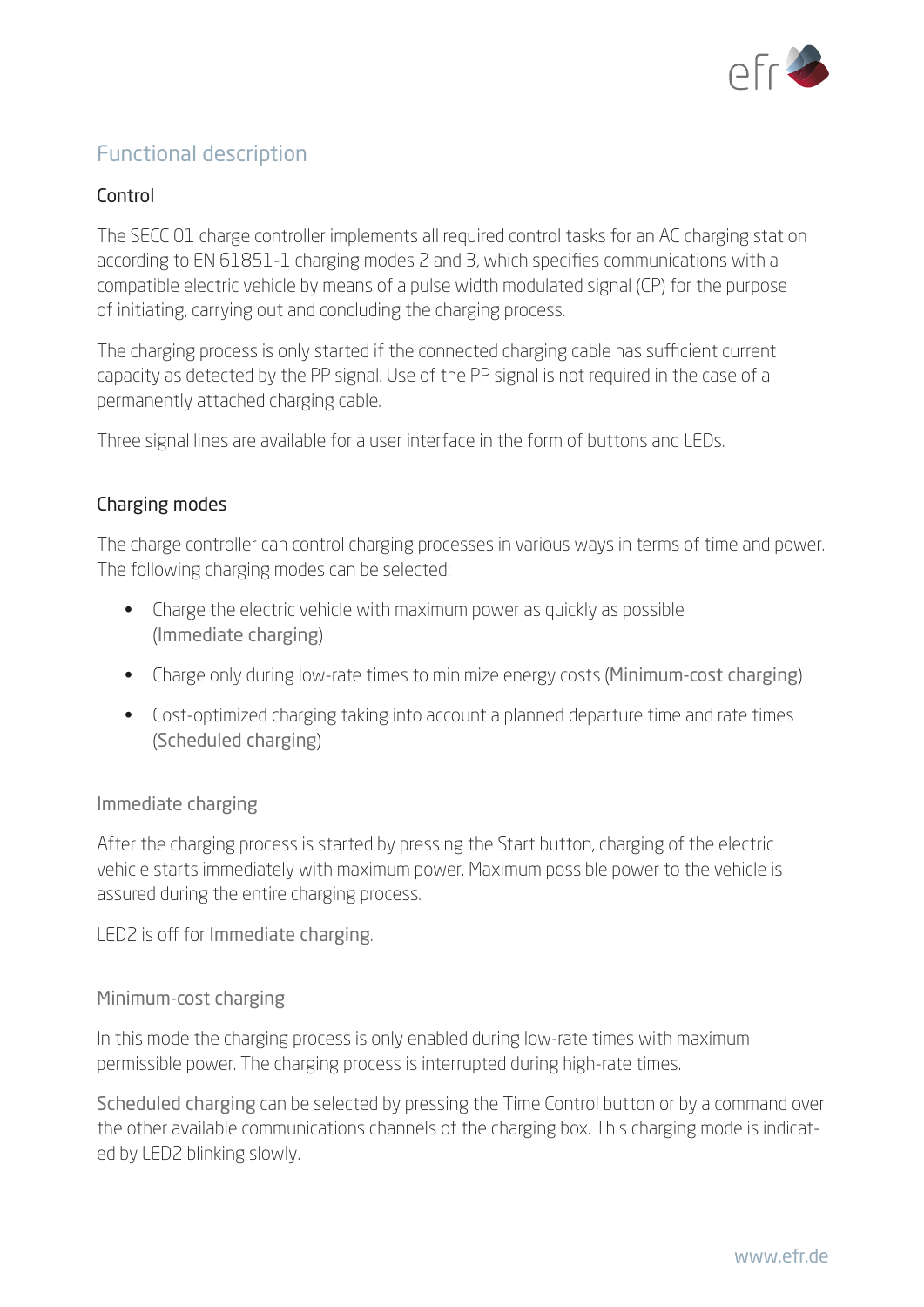

# Scheduled charging

If a known departure time must be taken into account in scheduling the charging process, the Scheduled charging mode should be used.

With automatic scheduling of the charging process, rate times are taken into account to minimize the cost while ensuring compliance with the departure time.

Depending on the selected departure time, charging during high-rate times may also be necessary.

Scheduled charging mode is only available when the APP for mobile communications devices is used. A prerequisite for using this charging mode is configuration of rate times and interruption times (if any).

Selection of Scheduled charging mode is indicated by LED2 constantly on.

Note: A valid system time is required for Scheduled charging and Scheduled charging. This can be set automatically through a LAN connection to an NTP server or through the wireless communications interface using a mobile data communication device and a dedicated APP. Alternatively, it can be set manually via the web interface for system configuration.

# Communications interfaces

Wireless communications interface

The charge controller has a wireless communications interface with an integrated antenna. This wireless connection is used for configuration and operation with a mobile device, such as a smartphone.

For installation of the SECC 01 it should be borne in mind that a metallic charging station enclosure can impair signal reception due to the integrated antenna.

The mode of operation of the wireless communications interface is described in a separate document.

#### Bluetooth 4.0

The Android operating system supports this interface from version 4.3 (mid-2013) onward. The Apple iOS operating system support this interface from iOS 5 onward with the Core-Bluetooth framework released in October 2011.

#### **WLAN**

The WLAN interface enables easy access to the charge controller for configuration, maintenance and data exchange.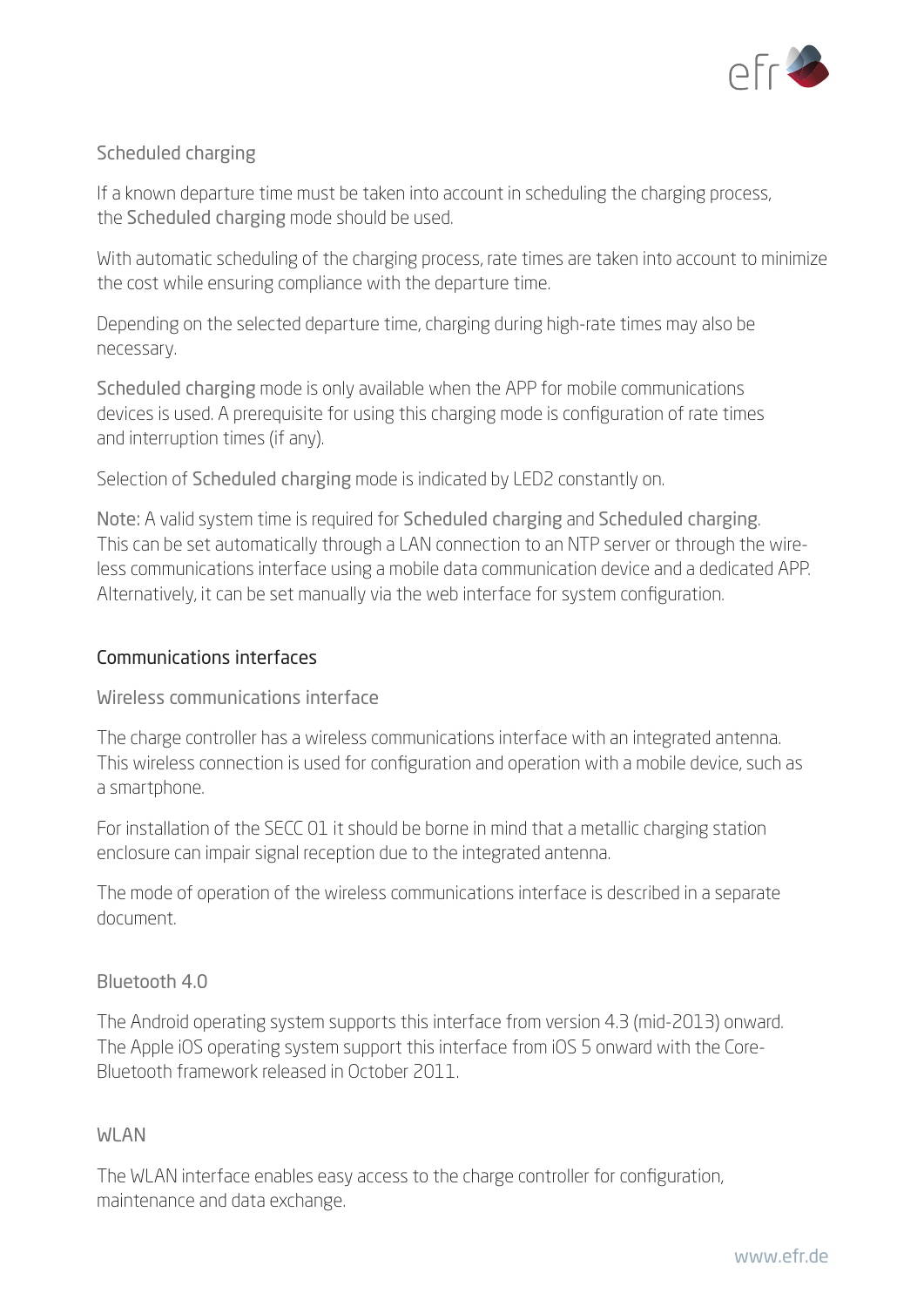

# LAN

The charge controller has two jacks for connection to a local area network, implemented with the usual RJ45 connectors. The maximum data transmission rate is 10 Mbit/s.

The network address of the ETH 1 port is automatically acquired from a DHCP server. The ETH 0 network port is configured with a fixed IP address (192.168.178.10).

Communications with the charge controller for remote maintenance uses SSH via port 25122.

#### RFID

The charge controller has a port for an RFID reader (X2), which is available as an accessory.

The RFID reader is powered from the charge controller. A separate power supply is not required.

If a reader is configured, the charging function can be enabled temporarily by means of a registered RFID card. This is a prerequisite for operation using the buttons or starting the charging process by the charging station user.

# Meter link

A meter is always required when the intelligent control features of the charge controller are used or the energy consumption must be reported to a higher-level backend system.

#### Meter link over S0

Meter readings are accepted over the S0 interface. The default configuration is 1600 pulses per kilowatt-hour. Other values can be set using the web interface.

# Meter link over RS485

A type VSM 102 rail-mounted electronic meter can be connected via the |1 port. This connection allows readout of the individual registers, making additional information available.

On request, the firmware of the charge controller can be modified for other meter types.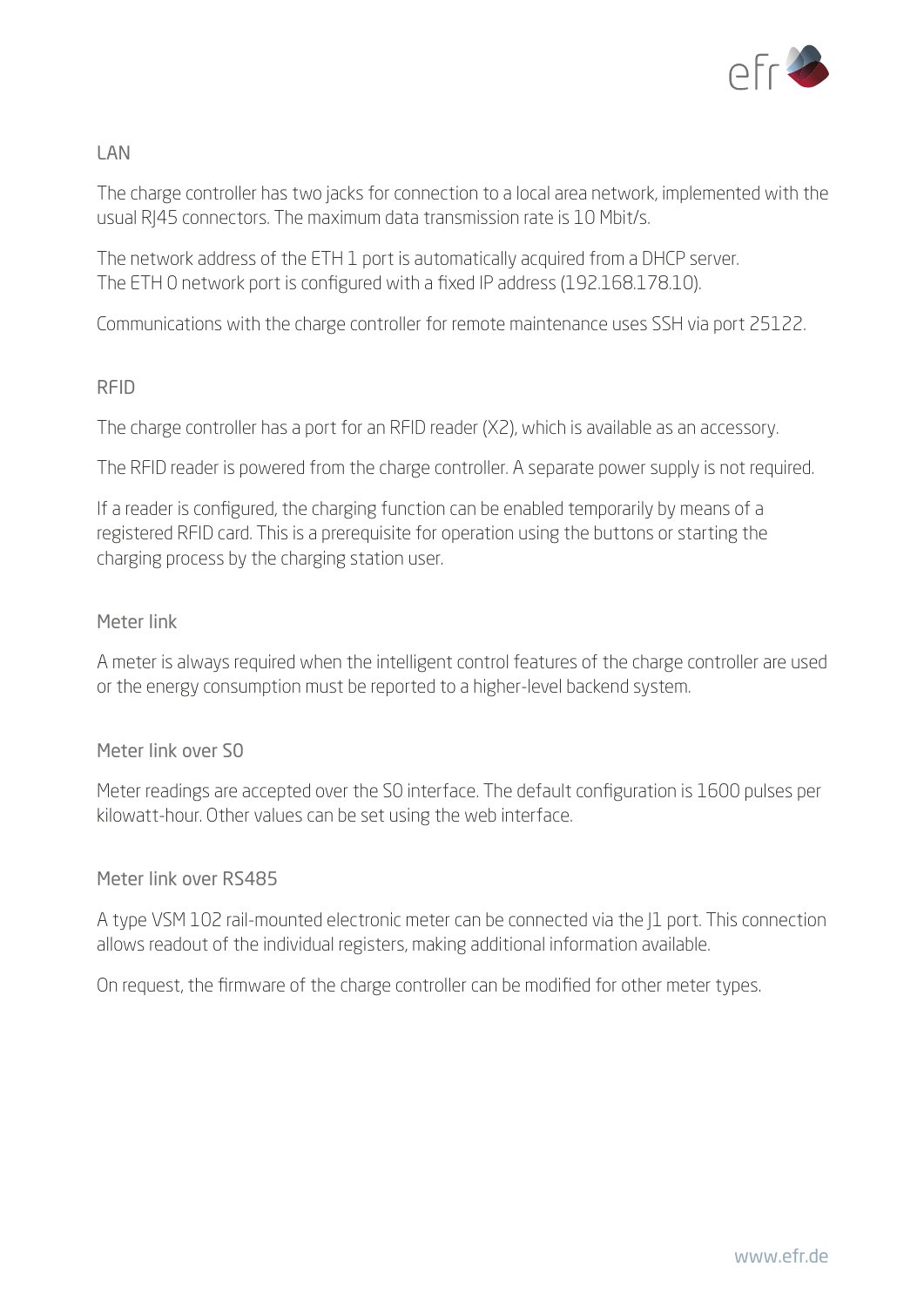

# Abbreviations

- LAN Local Area Network
- RFID Radio Frequency Identification
- SECC Supply Equipment Communication Controller
- sVE Controllable appliance according to Section 14a EnWG (Energy Industry Act) Controllable appliances are fixed electrical loads on the low-voltage grid whose energy consumption is exclusively controlled by the grid operator by means of a control device (similar to power supply for heat pumps).